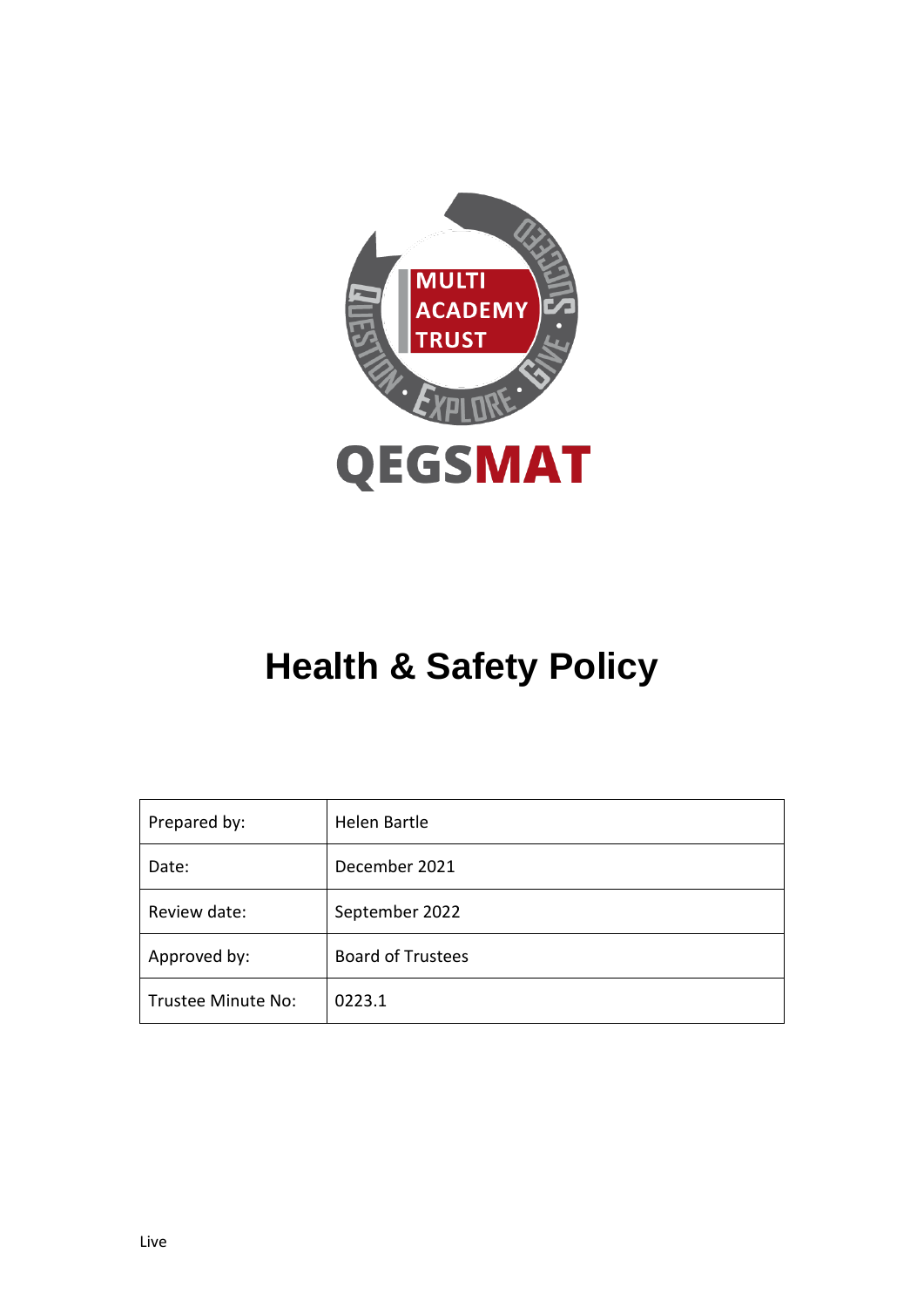# **Contents**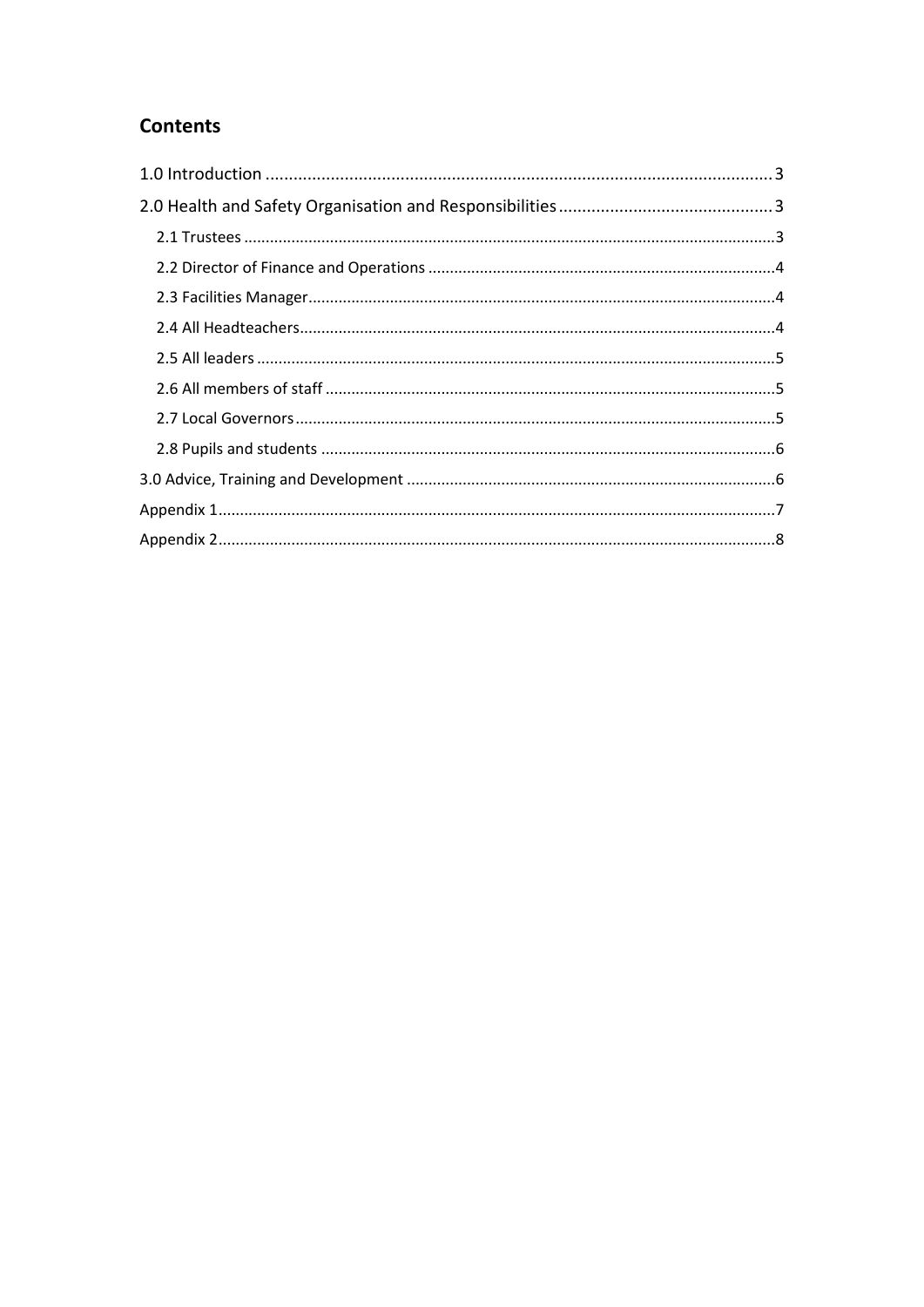

#### **1.0 Introduction**

QEGSMAT (the Trust and its school's) are committed to the Health and Safety of all staff and people that use and visit the QEGSMAT sites. QEGSMAT will implement the Health and Safety Policy to ensure the health, safety and wellbeing of staff, pupils, students and others who may be affected by the Trust's activities. We are committed to complying with our legal responsibilities, and seek to continually improve our health and safety performance. To this end, we maintain and continually review an effective health and safety management system.

We will ensure:

- A safe and healthy working environment with adequate control of health and safety risks arising out of activities.
- An effective organisation to implement this policy.
- Full consultation with staff and the provision of information, instruction and supervision throughout the Trust on matters affecting their health and safety.
- All staff are competent to carry out their work and meet their health and safety responsibilities.
- Risk assessments are undertaken and the necessary controls implemented.
- All third parties are aware of, and comply with, the health and safety policy.
- Competent advice is obtained when not available within the Trust.
- Effective monitoring and review of the implementation of the policy and health and safety performance.
- Adequate resource provision to implement this policy.

The Trust, as an employer, recognises its overall responsibility for health and safety. However, high standards can only be achieved with the full involvement of the community. Staff must meet their responsibilities as laid down in this policy and work in accordance with the safe working procedures.

Failure to comply with the policy and local health and safety procedures could result in disciplinary proceedings, exclusion or removal from site.

The Trust will review this policy annually.

#### **2.0 Health and Safety Organisation and Responsibilities**

2.1 Trustees:

Overall legal accountability for health and safety lies with the Trustees of QEGSMAT, the employer of all staff working in the Trust's schools. The Trust Board delegates specific responsibilities to the Director of Finance and Operations (DFO) for ensuring that the policy is adhered to and updated as necessary.

The DFO delegates the day-to-day running of each school, including responsibility for the health and safety of staff, students and pupils, to Headteachers who are accountable for managing risks effectively on their sites.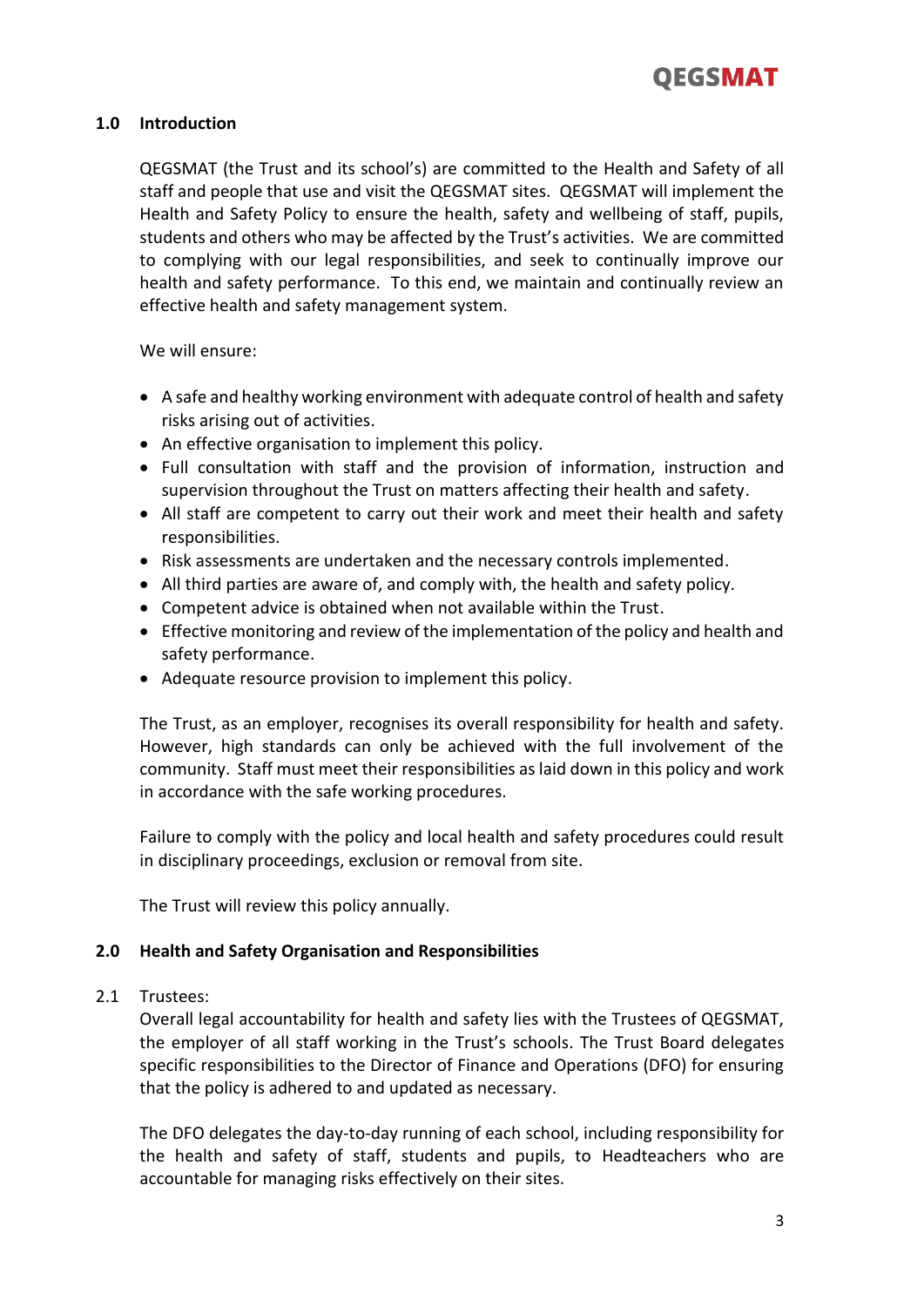

## 2.2 DFO:

The DFO is responsible to the Trustees for ensuring that:

- The arrangements outlined in the health and safety policy are effectively implemented, and corrective actions are taken as necessary.
- Hazards are identified and documented arrangements are made and implemented to control the significant risks and comply with the relevant health and safety legislation.
- The arrangements are monitored to ensure they are working.
- Health and safety information is communicated to the appropriate people.
- Employees, third parties, pupils and students are aware of what is expected of them.
- Any problems in implementing appropriate health and safety standards are reported to the Trustees.

Whilst the DFO may delegate certain tasks to other staff, it remains the responsibility of the DFO to ensure that the policy is implemented fully at all times, at all sites.

#### 2.3 Facilities Manager:

The Trust's Facilities Manager will ensure that the DFO's responsibilities are executed effectively. The Facilities Manager is accountable to the DFO for their delivery.

#### 2.4 School Headteacher:

Each School Headteacher will be the Health and Safety Co-ordinator, or will nominate a Senior Leader, in their School and will be responsible for the implementation of this policy in accordance with the role specification set by the DFO. This includes day-today responsibility for the implementation, maintenance and development of safe working practices and conditions for all staff, students and pupils, visitors and any other person using the premises or undertaking activities under the schools' control.

In particular, the Headteacher will:

- Ensure all third parties meet health and safety requirements, including pupils, students, contractors and other visitors.
- Ensure all staff meet their health and safety requirements.
- Ensure the arrangements for consultation with staff are implemented.
- Ensure effective communication of health and safety matters.
- Ensure requirements with regard to staff competence are met.
- Ensure health and safety standards, school health and safety procedures and codes of practice are implemented.
- Ensure risk assessments are carried out and reviewed annually.
- Undertake risk assessments in relation to directly managed staff.
- Ensure health and safety reporting is undertaken in accordance with the approach determined by DFO.
- Make recommendations to the Trust in relation to any external independent audits.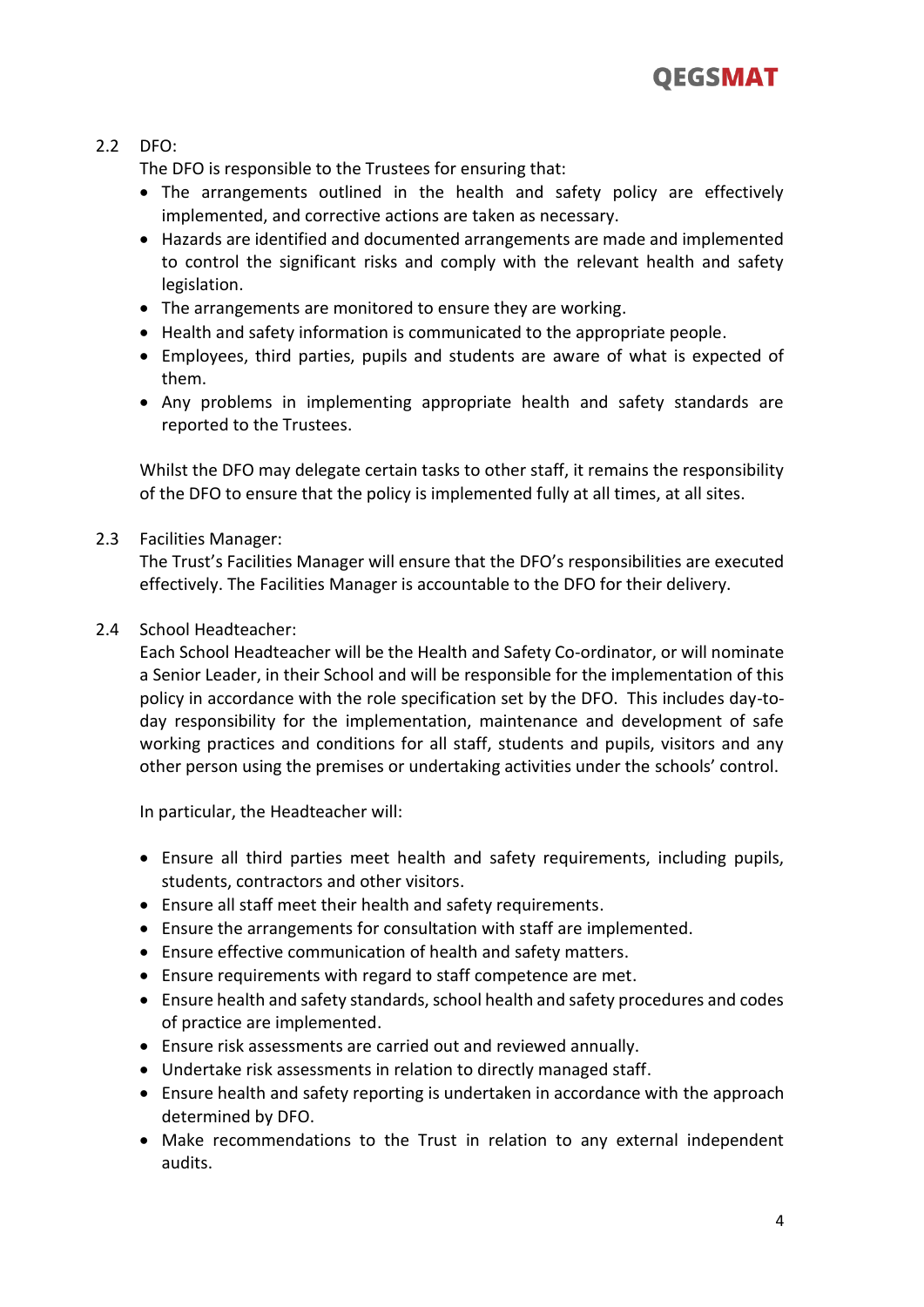- Report to the DFO any health and safety issues that cannot be resolved.
- Work with the DFO to ensure health and safety compliance.

## 2.5 All Leaders:

All Leaders are responsible for implementing this policy in their area of control. This includes:

- Ensuring trust wide health and safety standards and local health and safety procedures/codes of practice are implemented by communicating health and safety information to staff, students and pupils and ensuring awareness of risks and prevention measures.
- Consulting with staff on matters affecting their health and safety, assessing their competence and ensuring appropriate training and development.
- Ensuring risk assessments are carried out and safe working procedures and codes of practice are in place and implemented.
- Undertaking risk assessments in relation to directly managed staff and review annually.
- Implementing reporting arrangements including:
	- Incident reporting and investigation, including "near misses".
		- Specific equipment/premises inspections.
		- Termly inspections.
		- Incorporating health and safety in staff appraisals.
		- Reporting any health and safety issues which cannot be resolved to the Health and Safety Co-ordinator.

## 2.6 All Members of Staff:

All members of staff are responsible for:

- Their own health and safety and that of others affected by their actions including pupils and students.
- Following the School's safe working procedures and meeting responsibilities laid down in this policy.
- Reporting health and safety hazards and any inadequacies they identify in health and safety procedures to their line manager or the Health and Safety Co-ordinator.
- Undertaking health and safety training/development identified as necessary.
- Ensuring a risk assessment is undertaken and in place when carrying out projects or new activities.
- Reporting health and safety incidents, and near misses, in accordance with the School's reporting procedures.

## 2.7 Local Governors:

Along with the DFO and the Facilities Manager, the Governors are responsible for monitoring and supporting the implementation of the Health and Safety Policy. It is expected that the Governors will monitor health and safety data and will formally check up on practices to ensure that health and safety is maintained at the highest standard.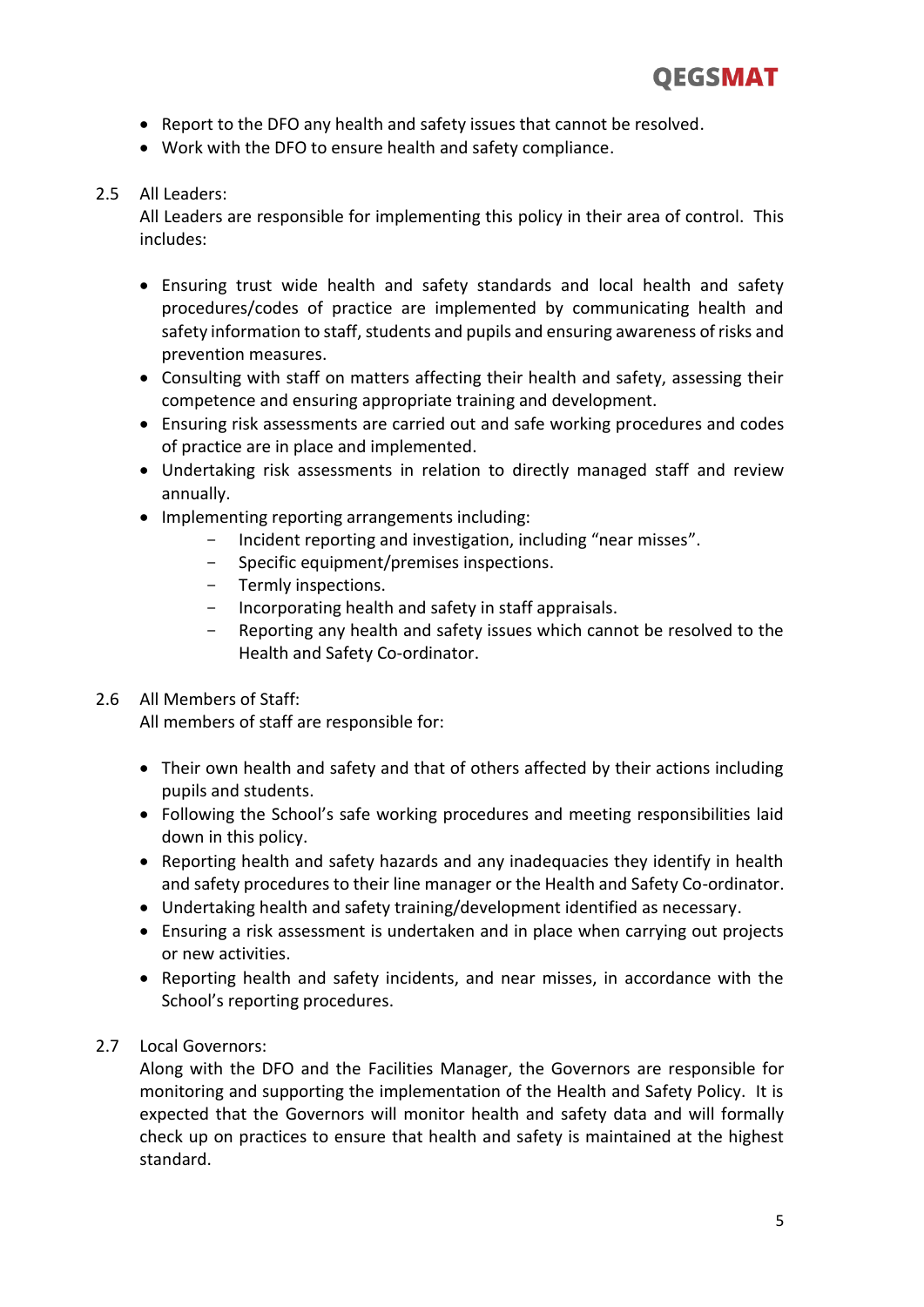

#### 2.8 Pupils and Students:

Whilst the health and safety of pupils and students is the Trust's responsibility, pupils and students are expected to act responsibly and to pay attention to their own health and safety, and that of others who may be affected by their actions.

They are expected to co-operate with fire safety arrangements (participating in drills, evacuating buildings promptly etc.) and report any incidents/concerns regarding fire safety, hazards or risks.

### **3.0 Advice, Training and Development**

From time to time the Trust will take advice from the Health and Safety Executive (HSE) and other regulatory or advisory bodies. The Trust is committed to ensuring all staff are provided with the training and development necessary for them to competently carry out their work and meet their health and safety responsibilities.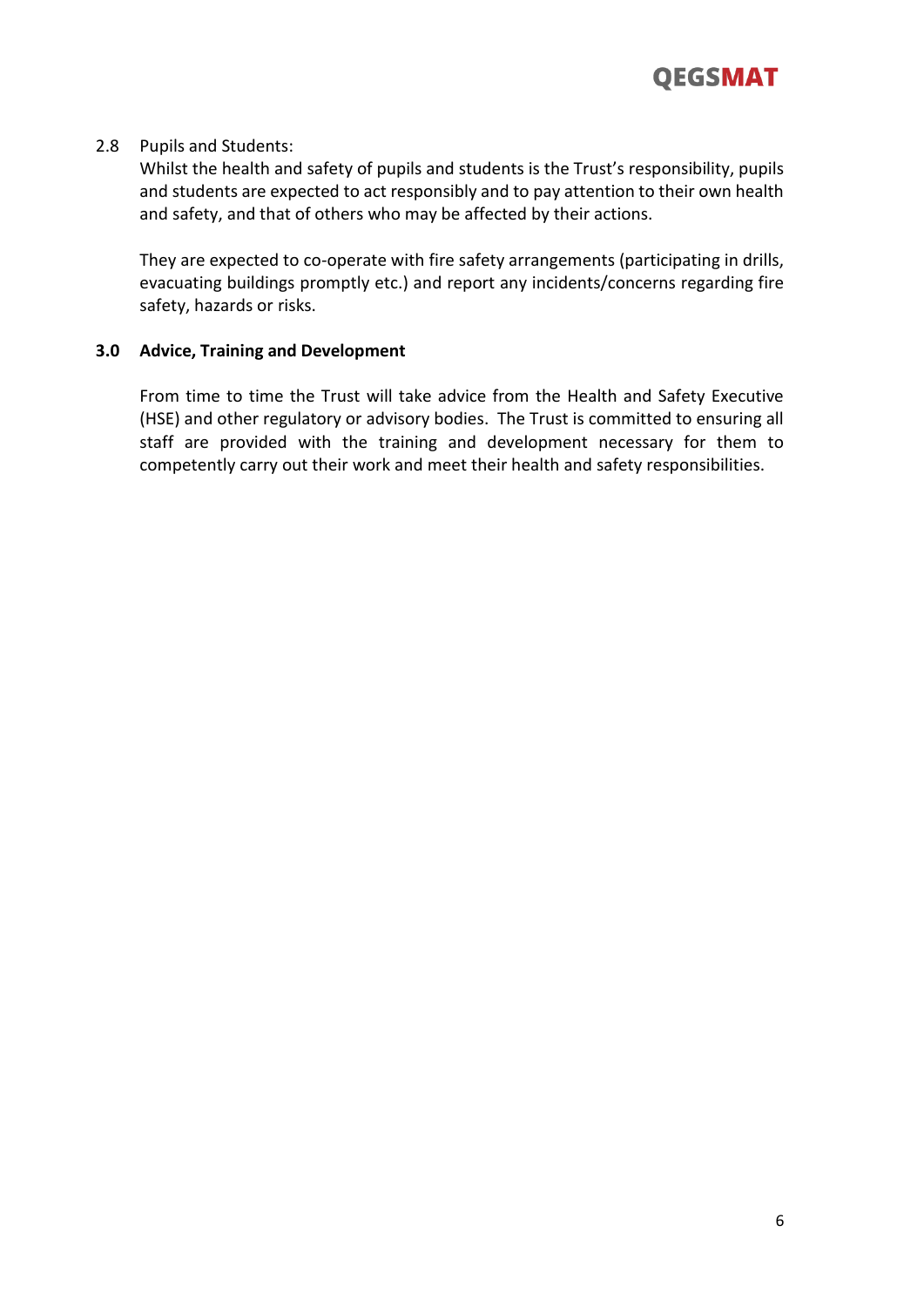

## **Appendix 1:**

# **Individuals with specific responsibilities in the policy and access to information on health and safety**

| <b>Responsibility</b>                   | <b>Name</b>                         |
|-----------------------------------------|-------------------------------------|
| Head                                    |                                     |
| Health & Safety Co-ordinator            |                                     |
| Persons responsible for the medical     |                                     |
| needs of pupils/students                |                                     |
| <b>Principal First Aiders</b>           |                                     |
| <b>Other First Aiders</b>               |                                     |
| For first aid assistance                | Visit the Medical Room:             |
|                                         | Call the Medical Room on extension: |
|                                         | Call Student Services on extension: |
| <b>Location of First Aid Boxes</b>      |                                     |
|                                         |                                     |
| Basic first aid kits are available from |                                     |
| the Medical Room for off-site visits    |                                     |
| Nearest Hospital with A&E               |                                     |
| <b>Fire Evacuation Officer</b>          |                                     |
| Location of Fire Register               |                                     |
| Fire assembly point                     |                                     |
| Person Responsible for weekly fire      |                                     |
| alarm test                              |                                     |
| Time of weekly fire alarm test          |                                     |
| Location of health and safety           |                                     |
| procedures                              |                                     |
| Procedure for reporting accidents       |                                     |
| Procedure for reporting hazards         |                                     |